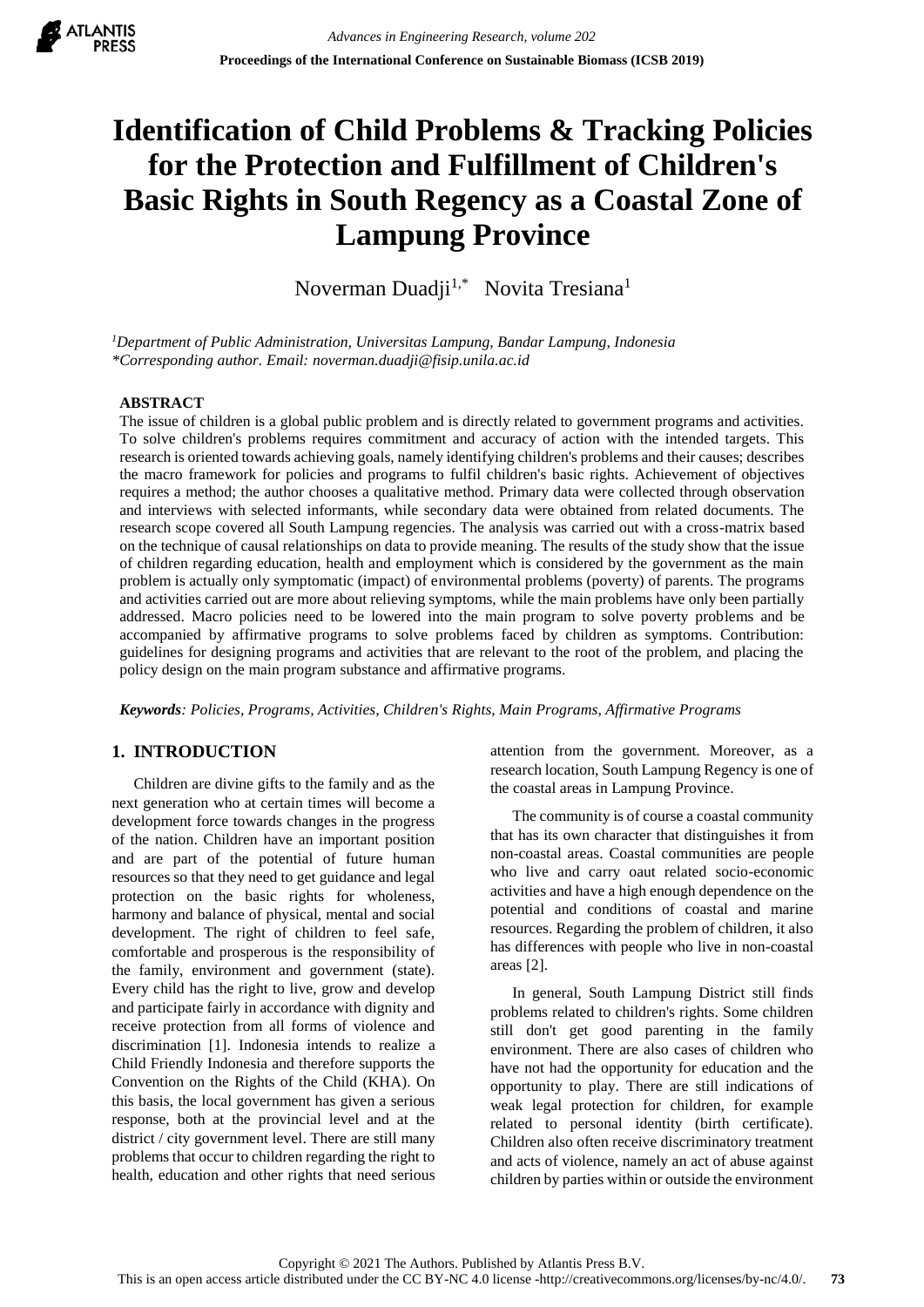where the child lives. Violence against children can be in the form of physical, emotional, verbal and sexual violence. Children also often become victims of neglect due to problems experienced by their parents [2].

There are also cases of marriage and child labor. This condition is more related to household economic problems (poverty). Sometimes there are also problems of discrimination between girls and boys. Generally, the culture of society places boys as the successor and support of the household so that they get special treatment from their parents. While girls are seen as a burden on the family, so they do not get attention, even in certain societies, girls are married off at a young age (under age) [2].

Recognition of the Convention on the Rights of the Child (CRC) is an initial form of the government's will to create a Child Friendly Indonesia. This is not enough, but it needs to be followed up with the availability of a legal basis for action and support for substantive programs, namely programs that directly address the problems faced by children, both at the central and local government levels (provincial and district / city). So the seriousness of the government can be seen from the interventions carried out in the form of policies.

This study focuses on: (a) identifying problems of children in South Lampung District; and (b) identify the legal basis for the fulfilment and protection of children's rights at the macro level as well as policies, programs and activities at the level of the South Lampung Regency Government.

## **2. METHODS**

The location which is the background of the research is South Lampung Regency as part of the coastal area in Lampung Province. In general, this study aims to trace the formal legal basis for the fulfilment and protection of children's rights; identification of strategic problems of children; and analysing the suitability of program activities with children's strategic issues. To achieve the research objectives, an instrument is needed, namely a method concerning the techniques and procedures that must be followed. In accordance with the characteristics of the objectives, the researcher chose a qualitative method [3]. To obtain the necessary information (data), the research team did several things. First, conducting a survey to collect data related to children's strategic problems. Second, conducting interviews with selected informants to obtain information related to the experiences of the target group and actors in the protection and fulfilment of children's rights. Third, collecting

documents related to the Child Friendly District Program (KLA). Fourth, data (information) is processed and presented in the form of narratives, tables, graphs etc. Fifth, data analysis by interpreting the data based on the theory that becomes the reference for formulating research findings.

# **3. RESULT AND DISCUSSION**

## *3.1. Identification of Cases and Problems of Children South Lampung District*

As a coastal area, South Lampung Regency has a character that is dominated by maritime elements. To determine strategic issues relating to the protection and fulfilment of children's rights in South Lampung Regency, the following will present demographic data describing the condition of children in this region.

Demographically, as in Table 1, the number of children in South Lampung Regency is 354,204, with details of 162,716 boys and 181,488 girls. Children in South Lampung Regency are a great potential and a successor to Indonesia's fighting ideals, especially the future of South Lampung. Children need protection — it is necessary to ensure the continuation of their full physical, mental and social growth and development. Then for children who have received education, it is illustrated in Table 2 about the following data for school children.

Comparing the data in Table 1 with Table 2, it is clear that from the total number of children of 354,204, accumulatively only 28% or 97,785 people (44,921 boys and 52,864 girls) attend school. There are still 256,419 (72%) children who have not been able to continue their schooling. Furthermore, this is also strengthened by a picture of school participation which shows a drastic decrease in APS (age group 16-18 years) in Kampung Selatan Regency. This means that there are quite a lot of children who do not continue their education until the SMA/SMK/ Madrasah Aliyah education levels.

In the Coordination Meeting for the submission of the Regional Medium Term Development Plan (RPJMD) of South Lampung Regency in the Sertung Bandiklat Kalianda Hall, it was explained that "South Lampung Human Development Index (HDI) in 2018 was 66.19% while in 2019 it was 66.96%, meaning that 0.5% increase. But in terms of poverty reduction efforts there has been no decrease, so the poverty rate in South Lampung Regency is still at the position of 15%, even since the tsunami disaster and the Covid-19 virus pandemic has tended to increase to 27.14% [4].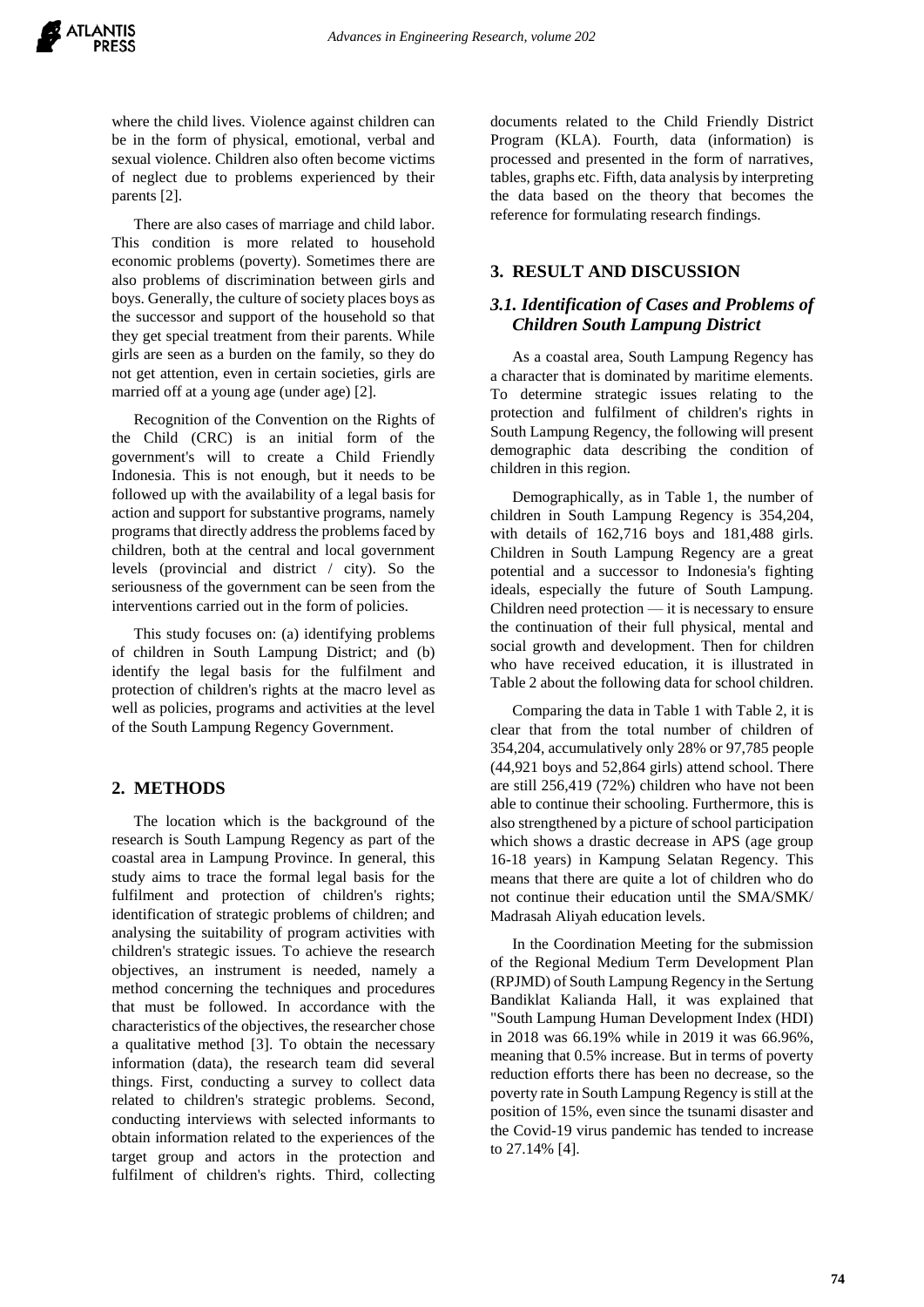| Male                                                                    | 12.043 | 5.538  | 8.720                             | 3.118         | 3.405           | 3.596                  | 13.451 | 4.542           | 11.044          | 7.421                             | 34.953              | 12.549 | 5.939  | 21.629           | 13.318                            | 11.159                 |        | 10.557 162.716 |
|-------------------------------------------------------------------------|--------|--------|-----------------------------------|---------------|-----------------|------------------------|--------|-----------------|-----------------|-----------------------------------|---------------------|--------|--------|------------------|-----------------------------------|------------------------|--------|----------------|
| Female                                                                  | 14.105 | 6.324  | 10.171                            | 3.736         | 4.319           | 3.740                  | 15.982 | 20.806          | 13.728          | 64.696                            | 22.941              | 10.871 | 39.631 | 24.768           | 20.704                            | 19.544                 | 20,806 | 191.488        |
| Total                                                                   | 26.148 | 11.862 | 18.891                            | 6.854         | 7.724           | 7.336                  | 29.433 | 8.267           | 20.806          | 13.728                            | 64.696              | 22.941 | 10.871 | 39.631           | 24.768                            | 20.704                 | 19.544 | 354.204        |
| Table 2. Data on Children with Education Level in South Lampung Regency |        |        |                                   |               |                 |                        |        |                 |                 |                                   |                     |        |        |                  |                                   |                        |        |                |
|                                                                         |        |        | Amount of Children with education |               |                 |                        |        |                 |                 | Amount of Children with education |                     |        |        |                  | Amount of Children with education |                        |        | Total          |
| District                                                                |        | E      | Z                                 | 匞             | Z               | ē<br>Ě                 | E      | Σ               | E               | Z                                 |                     | Total  | E      | Σ                | E                                 | Σ                      | Total  |                |
| Natar                                                                   |        | 4.414  | 4.784                             | 107           | 153             | 8576                   | .999   | 2.073           | $\overline{2}$  |                                   | 122                 | 4.315  | .106   | $\overline{121}$ | 55                                | $\frac{48}{5}$         | 2.330  | 16.103         |
| Jati Agung                                                              |        | 2.148  | 2.396                             | 85            | $\infty$        | $\overline{19}$<br>4.7 | 855    | 865             | 84              |                                   | 71                  | 1.855  | 470    | 445              | 22                                | $\Omega$               | 957    | 7.531          |
| Tanjung<br>Bintang                                                      |        | 2.122  | 2.274                             |               | $\overline{c}$  | 4.428                  | 940    | 955             | $\overline{13}$ |                                   | $\overline{16}$     | 1.924  | 459    | 481              | 4                                 | 0                      | 944    | 7.296          |
| Tanjung Sari                                                            |        | 1.116  | 1.233                             |               |                 | 2.351                  | 500    | 560             | $\infty$        |                                   | 4                   | 1.072  | 192    | 251              |                                   | $\mathbf{\mathcal{L}}$ | 446    | 3.869          |
| Katibung                                                                |        | 2.521  | 2.670                             | 130           | 138             | 5.459                  | .077   | 1.120           | 83              |                                   | 103                 | 2.383  | 526    | 536              | $\overline{17}$                   | 25                     | 1.104  | 8.946          |
| Mataram<br>Merbau                                                       |        | 1.655  | 1.635                             | 117           | 124             | 3.531                  | 678    | 700             | 80              |                                   | 78                  | 1.536  | 329    | 285              |                                   | ξ                      | 628    | 5.695          |
| Way Sulan                                                               |        | 636    | 661                               | 265           | 316             | 1.878                  | 243    | $\overline{11}$ | 184             |                                   | $\mathcal{S}$       | 898    | 210    | 233              | $\overline{31}$                   | 33                     | 507    | 3.283          |
| Sidomulyo                                                               |        | 1.584  | 1.773                             | $\mathcal{S}$ | $\frac{8}{3}$   | 3.488                  | 656    | 672             | $\odot$         |                                   | 77                  | .465   | 321    | 288              | $\circ$                           | 4                      | 619    | 5.572          |
| Candipuro                                                               |        | 1.225  | 1.349                             | 207           | 197             | 2.978                  | 433    | 452             | 223             |                                   | 182                 | .290   | 236    | 248              | $\overline{7}$                    | $\Im$                  | 605    | 4.873          |
| Way Panji                                                               |        | 268    | 321                               |               | $\overline{1}$  | 614                    | 147    | 106             | $\circ$         |                                   | $\vec{v}$           | 276    | 57     | 51               |                                   | 4                      | 113    | 1.003          |
| Kalianda                                                                |        | 2.693  | 2.915                             | $\frac{4}{3}$ | $\overline{50}$ | 5.701                  | $\Xi$  | 1.112           | 95              |                                   | $\dot{\sim}$<br>128 | 436    | 603    | 641              | 53                                | 55                     | 1.352  | 9.489          |
| Rajabasa                                                                |        | 727    | 847                               | 18            | $\overline{c}$  | 1.613                  | 268    | 307             | 65              |                                   | $50\,$              | 690    | 157    | 162              | 17                                | $\overline{1}$         | 355    | 2.658          |
| Palas                                                                   |        | 1.723  | 1.791                             | 70            | $\approx$       | 3.694                  | 569    | 627             | 183             |                                   | $\overline{7}$      | 1.550  | 352    | 318              | ಸ                                 | $\Omega$               | 721    | 5.965          |
| Sragi                                                                   |        | 1.146  | 1.221                             | 53            | 59              | 2.479                  | 349    | 406             | 169             |                                   | 164                 | 1.088  | 206    | 183              | $\frac{8}{18}$                    | 23                     | 430    | 3.997          |
| Penengahan                                                              |        | 1.197  | 1.315                             | 47            | 68              | 2.627                  | 464    | 461             | $\Xi$           |                                   | 102                 | 1.128  | 275    | 287              | 22                                | $\overline{10}$        | 594    | 4.349          |
| Ketapang                                                                |        | 1.439  | 1.546                             | 79            | 93              | 57<br>$\frac{1}{3}$    | 551    | 523             | 117             |                                   | $\overline{c}$      | .312   | 266    | 270              | $\overline{19}$                   | 13                     | 568    | 5.037          |
| Bakauheni                                                               |        | 617    | 584                               | 22            | 39              | 1.262                  | 260    | 247             | 26              |                                   | $^{28}$             | 561    | 148    | 146              | $\mathbf{C}$                      | $\circ$                | 296    | 2.119          |
|                                                                         |        |        |                                   |               |                 |                        |        |                 |                 |                                   |                     |        |        |                  |                                   | <b>Total General</b>   |        | 97.785         |

Table 1. Amount of Children in South Lampung Regency **Table 1.** Amount of Children in South Lampung Regency

**Districts**

**Tanjung Bintang**

**Sragi Ketapang Bakauheni**

Sragi

Ketapang Bakauheni

**Way Sulan**

**Way Panji**

**Kalianda Rajabasa Palas Penengahan Natar Katibung**

Kalianda Rajabasa Palas Penengahan Natar Katibung

**Tanjung sari**

**Jati agung**

**Sidomulyo Candipuro**

Sidomulyo Candipuro Mataram

**Mebau** 

**Lampung Selatan**

# **75**

 $*M = Male; F = Female; T = Total; GT = General Total$ 

\*M = Male;  $F =$  Female;  $T =$  Total;  $GT =$  General Total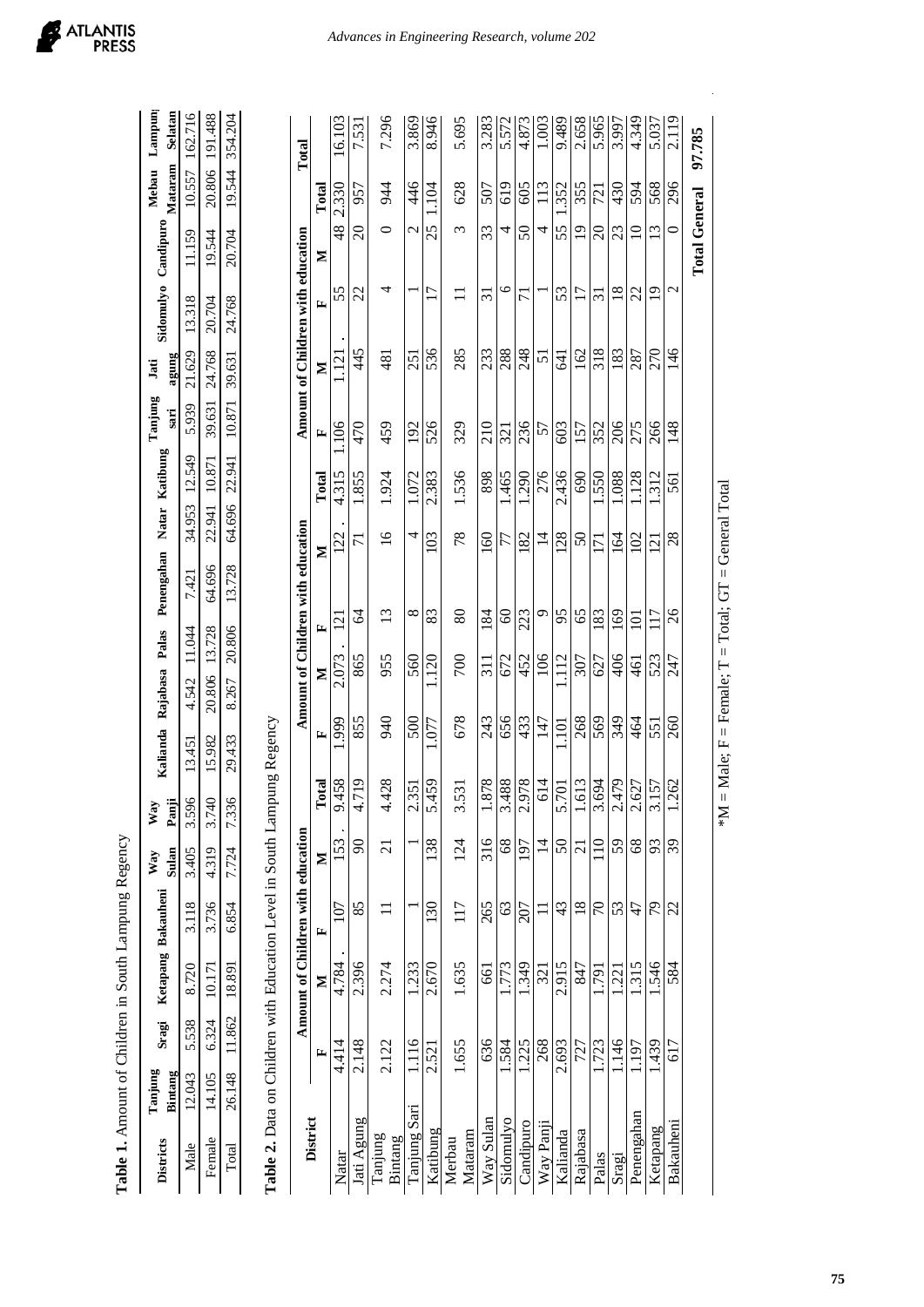Looking at the data presented in Table 1, Table 2, Table 3 and the information recorded in the coordination meeting for the delivery of the RPJMD, it can be summarized that the first issue experienced by children in South Lampung Regency is as in Table 4.

**Table 3.** School Participation Rate in South Lampung Regency

| Age group | <b>School Participation</b><br>Rate |
|-----------|-------------------------------------|
| 7-12      | 99.41                               |
| $13 - 15$ | 92,95                               |
| 16-18     | .49                                 |

**Table 4.** Child Education Issues

| Causes | Poverty of household<br>Children are involved in earning a<br>living<br>Underage marriage<br>Inequality and accessibility<br>(accessibility) of school facilities /<br>infrastructure |
|--------|---------------------------------------------------------------------------------------------------------------------------------------------------------------------------------------|
| Result | High rates of children not attending<br>school & declining school enrollment<br>rates                                                                                                 |

The health aspect is also an important dimension in protecting and fulfilling children's rights, and the South Lampung Regency government focuses on this issue, as evidenced by the provision of immunization to children (toddlers) as in Table 5.

**Table 5.** Toddlers Who Get Immunization in South Lampung Regency

| <b>DISTRICTS</b>   | BCG   | DPT   |       | POLIO CAMPAK |
|--------------------|-------|-------|-------|--------------|
| Natar              | 3.855 | 3.941 | 3.644 | 3.828        |
| Jati Agung         | 2.224 | 2.212 | 2.206 | 2.216        |
| Tanjung<br>Bintang | 1.657 | 1.662 | 1.661 | 807          |
| Tanjung<br>Sari    | 592   | 646   | 571   | 590          |
| Katibung           | 1.371 | 1.437 | 1.291 | 1.336        |
| Merbau<br>Mataram  | 1.137 | 1.129 | 1.133 | 1.115        |
| Way Sulan          | 564   | 556   | 552   | 565          |
| Sidomulyo          | 1.426 | 1.448 | 1.375 | 1.314        |
| Candipuro          | 1.055 | 1.030 | 983   | 994          |
| Way Panji          | 383   | 374   | 375   | 355          |
| Kalianda           | 1.757 | 1.723 | 1.663 | 1.750        |
| Rajabasa           | 594   | 483   | 479   | 478          |
| Palas              | 1.259 | 1.242 | 1.239 | 1.235        |
| Sragi              | 748   | 732   | 731   | 733          |
| Penengahan         | 782   | 803   | 809   | 780          |
| Ketapang           | 962   | 1.088 | 901   | 922          |
| Bakauheni          | 497   | 498   | 479   | 482          |

| Lampung | 20.773 21.004 20.092 | 19.509 |
|---------|----------------------|--------|
| Selatan |                      |        |

The report from the South Lampung District Health Office states that through posyandu and puskesmas that are scattered in the working area, immunization for 4 types of vaccines recommended by the government has been carried out in all districts and has reached the target of 97%, leaving 3% unreached. The government's alertness is better and there is an increase in public awareness compared to the previous period. This means that the fulfilment of children's health rights to get immunization (vaccines) has been carried out.

Nationally, something that needs special attention regarding children is the issue of stunting. It was reported that the prevalence of stunting in the 0-59 month age group in Lampung Province was at 31.6%, which indicates a category of serious public health problems. Of the 15 districts / cities in Lampung Province, there are 2 districts with a prevalence below the provincial prevalence or as districts with serious public health problems, namely South Lampung Regency (30.3%) and Way Kanan Regency (30.7%).

**Table 6.** Child Health Issues

|        | Causes Family poverty<br>Lack of public understanding &<br>knowledge<br>Malnutrition |
|--------|--------------------------------------------------------------------------------------|
| Result | Prevalence of stunting                                                               |

South Lampung Regency as a coastal area. It can be seen that the composition of the work of the people is 94% distributed into the agricultural, plantation, livestock, fishery and trade sectors; either as owners, cultivators or labourers. This condition reflects the atmosphere and character of life of rural communities in general.

In the 2019 national ranking, in real terms Lampung Province occupies the third position of the poorest provinces on the island of Sumatra after Aceh and Bengkulu. There was an increase in the number of poor people by 5.1%, so that the poverty rate in this province was 23.11%. As part of Lampung Province, the poverty rate in South Lampung Regency is 27.14%. More interestingly, South Lampung Regency (27.14%) exceeds the Lampung Province poverty rate (23.11%) and the national poverty rate poverty rate (11.47%) [5]. This means that in addition to contributing to the increase in the poverty rate in Lampung Province, in real terms the people of South Lampung Regency are still experiencing poverty problems.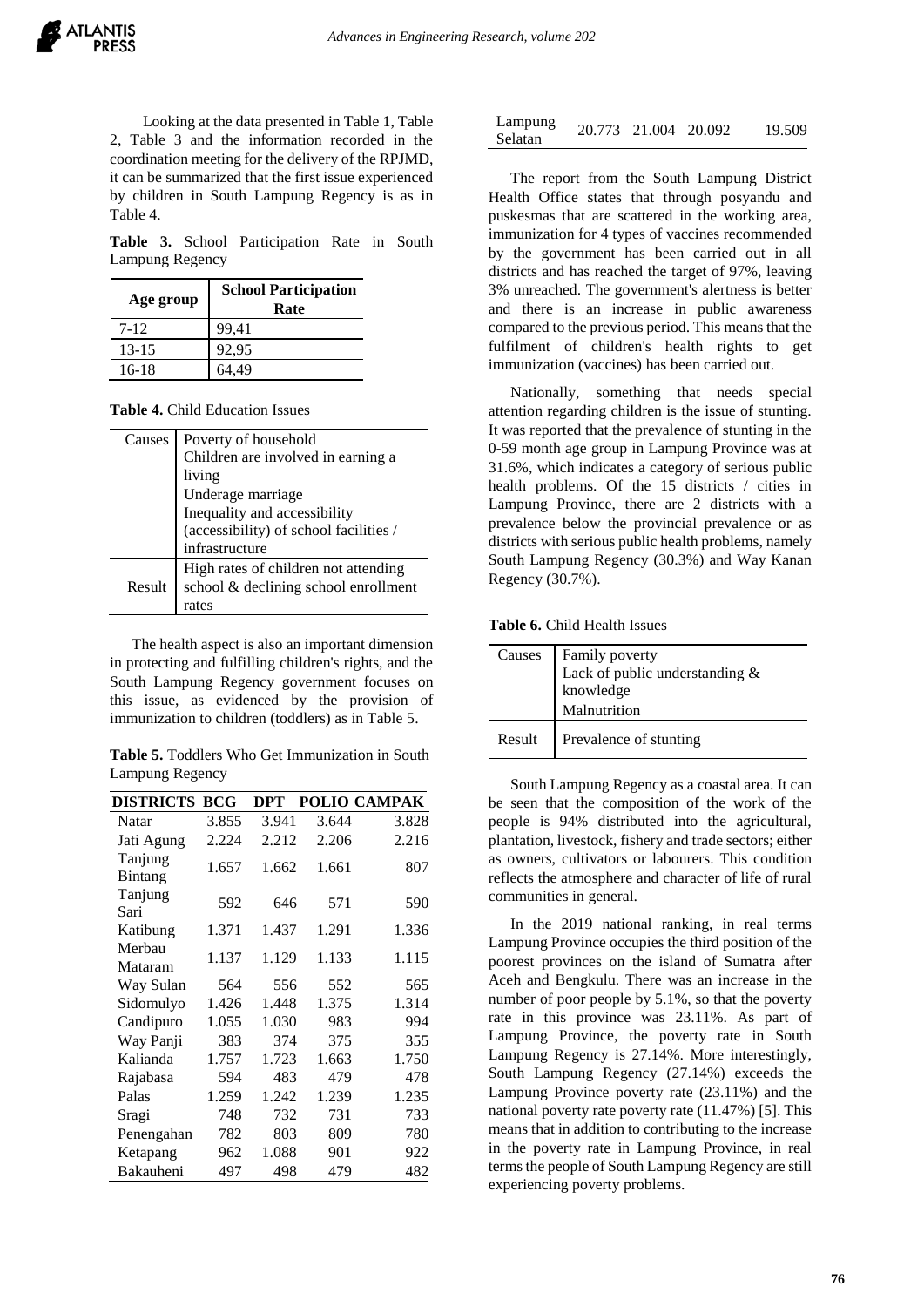Data from the Manpower & Transmigration Office of South Lampung Regency recorded that from a cumulative 354,204 children in South Regency, among children aged 10-18 years, there were a total of 25,401 children (7.17%) who became child labourers and were distributed into the work sector as in Table 7.

**Table 7.** Amount and Percentage of Child Labourers aged 10-18 Years by Employment in South Lampung Regency

| No | Jobs                  | Amount | %     |
|----|-----------------------|--------|-------|
| 1  | Agriculture           |        |       |
|    | (plantation, fishery, | 24.440 | 96,22 |
|    | livestock)            |        |       |
| 2  | Mining                | 3      | 0,012 |
| 3  | <b>Industries</b>     | 1      | 0,004 |
| 4  | Electricity and gas   | 25     | 0,098 |
| 5  | <b>Buildings</b>      | 389    | 1,53  |
|    |                       |        |       |
| 6  | Trading               | 230    | 0.91  |
| 7  | Transport and         |        |       |
|    | Communication         | 267    | 1,05  |
| 8  | Finance               | 0      | 0     |
| 9  | Services              | 1      | 0,004 |
|    | Total                 | 25.401 | 100   |

Children (aged 0-18 years) are assets of human resources and the nation's future generation. At this age, the protection and fulfilment of the basic rights of children become the collective responsibility (parents, society and the state). Although there have been many policies at the national level and at the local (regional) level to improve the quality of life for children, it seems that they are not enough.

Observing the description and data, the phenomenon shows that the conditions of poverty plagued by most families (households) in South Lampung Regency cause child labour, whether involved in making a living in the main family work sector or employed by other parties. This condition is in line with what the ILO stated [6] in Papua, especially in poor families, there is an assumption that children have high economic value, so that many children are involved in child labour".

The results of the following interviews also show the same thing.

#### *Interview with informant 1*

*"as parents, nurturing, fostering and meeting the needs of children is certainly our obligation. But with poor conditions like this, let alone fulfilling needs and providing facilities to children, it is difficult for us to do it for daily family needs alone. The family must stay alive for whatever reason. Life goes on, even eating can't be* 

*stopped. Children are our next generation and also an asset to us. Without being asked, parents are sure to provide everything their children ask for as long as they can. Make a will but it is the circumstances that make our children like this. Our children cannot continue with higher education, junior high school level is already good. Because we cannot afford to pay for our children's further studies, while we have to work in the fields and in the garden. Instead of letting them live alone at home, or hanging around not knowing where their place is, children who are 10 years old can help their parents look after their younger siblings, help their mothers cook, clean the fields, gardens and harvest activities"*.

*Interview with informant* 2

*"Our unlucky family. It is still difficult for the family to meet their daily needs. Especially like me, who works as a labourer to cultivate and harvest agricultural land. Work is erratic and sometimes always changes according to other people's requests. Never mind thinking about the future of children and children's schools; It is still difficult for me to fulfil clothing, food and housing for my family. I take my children to work to earn a living".*

If we look closely, the issue of child labour is also a problem faced in South Lampung Regency as shown in Table 8.

**Table 8.** Child Labour Issues.

| Causes | Poverty of household   |
|--------|------------------------|
| Result | Height of child labour |

# *3.2. Macro Policy of Protection and Fulfilment of Children's Rights*

The government's support for the protection and fulfilment of children's rights is reflected in the actions taken. Public policy is a 'decision as a basis for government action to allocate values and resources to target groups in order to solve problems that occur, meet needs and improve conditions for the better. The action includes programs, techniques or ways and activities carried out ' [7].

The issue of children's rights at the international level is covered by the Convention on the Rights of the Child (KHA) since November 20, 1989 which defines: "declaring to respect and guarantee the rights of every child without discrimination in any form regardless of race, color, sex, language, religion, political beliefs and other opinions, nationality, ethnic or social origin, wealth, disability,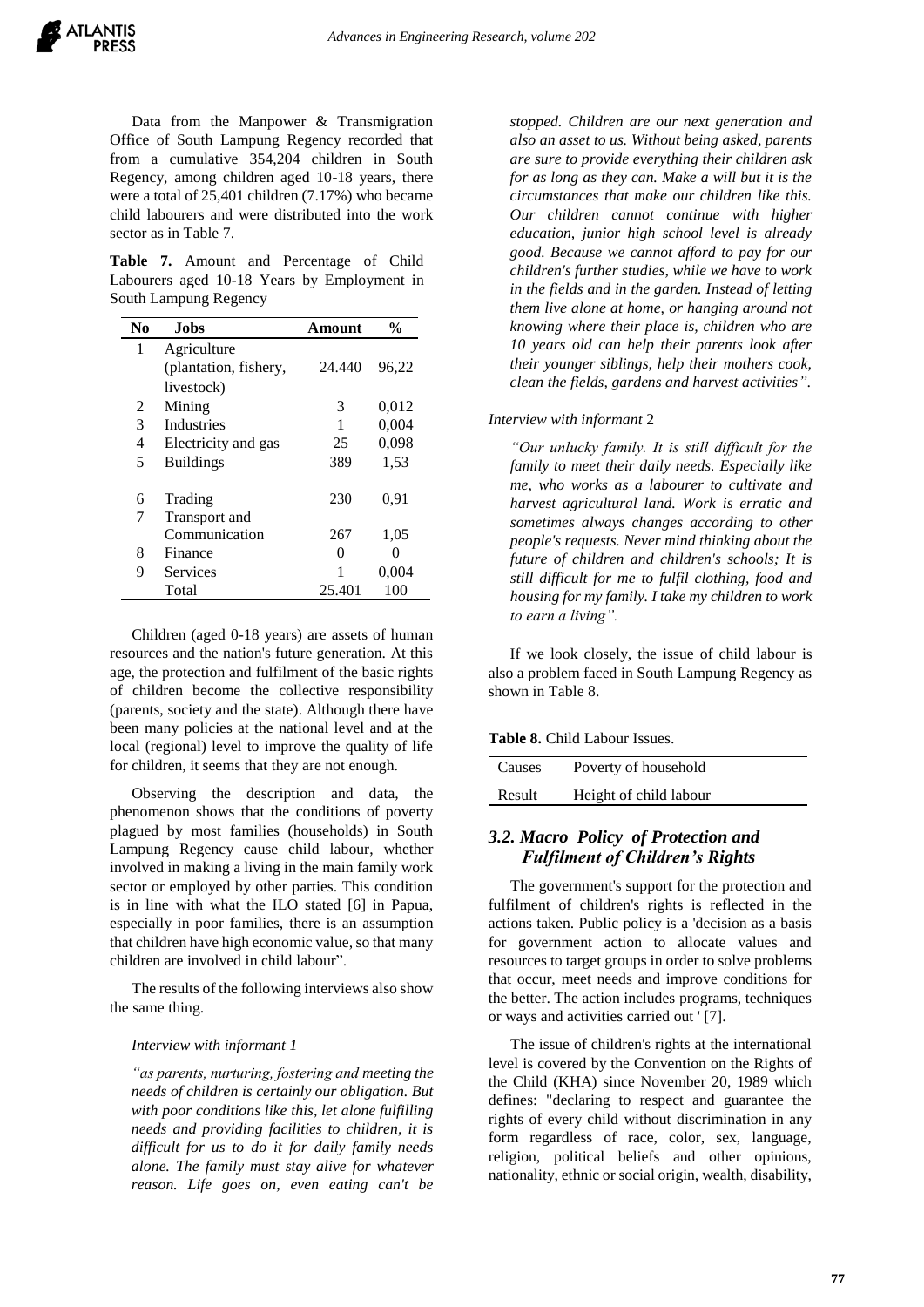

birth or other position of the child or the child's parents or legal guardians"

As a follow-up to the CRC, the UN general assembly on 20 November 1989 approved the concept of "World Fit For Children". The idea of a world worthy of children. The Millennium Summit also designed the Millennium Development Goals (MDGs) which substantively affirmed children's rights. Therefore, children are the next generation who will determine the world order of life in the future, so that children's problems are not only the responsibility of parents, families, communities, but become the world's attention. All states and peoples need to fully and seriously concentrate on creating a world order that provides protection and fulfilment of children's rights [8].

Indonesia is an inseparable part of international interaction and one of the members of the United Nations and is driven by a strong desire to realize a Child-Friendly Indonesia (ILA), so the right steps are to provide support for the CRC and the Government also directly ratifies Presidential Decree No. 36/1990 dated 25 August 1990. Since the Presidential Decree was signed, Indonesia has been bound by the provisions of the CRC. The next step is the enactment of Law Number 23 of 2002 concerning Child Protection on October 22, 2002 and substantively strengthening children's rights as stipulated in the Convention on the Rights of the Child. Several laws and regulations related to the protection and fulfilment of children's rights: (a) Law Number 39 of 1999 concerning Human Rights; (b) Law Number 23 Year 2002 concerning Child Protection; (c) Government Regulation Number 38 of 2007 concerning the Sharing of Government Affairs between the Government, Provincial Government and District / City Government; (d) Presidential Regulation Number 7 of 2005 concerning RPJMN; (e) Presidential Decree Number 36 of 1990 concerning Ratification of the CRC; (f) Ministerial Regulation PP No. 3/2008 concerning Guidelines for the Implementation of Child Protection; and (g) Regulation of the Minister of Government Regulation Number 02 of 2009 concerning Policies for Child-Friendly Districts / Cities [9].

Institutionally, through the Ministry of Women's Empowerment and Child Protection, the Minister of PPPA Regulation No. 11 of 2011 on the Policy for the Development of a Child Friendly District / City  $(KLA)$  was issued. KLA is a district / city that has a child rights-based development system through the integration of commitments and resources from the government, society and the business world that are planned in a comprehensive and sustainable manner in policies, programs and activities to ensure the

fulfilment of children's rights. On this side, it appears that the government is really serious about protecting and fulfilling children's rights. Then it was further strengthened by the PPPA Ministerial Regulation Number 13 Year 2010 concerning Technical Guidelines for District/City Eligibility for Children in Villages / Kelurahan with the coverage of: a) Preparation; (b) Planning; (c) Implementation; and (d) Development.

The international community focuses on child issues, and the issuance of various types of national policy products proves that the Indonesian Government is also serious in responding to issues of protection and fulfilment of children's basic rights in this country. [7], [10].

Regarding the conditions and problems faced by children, as a form of commitment and concern, the local government also issued similar policy products as derivatives of central government macro policies into a more operational form in accordance with the conditions of each region.

For this reason, the South Lampung Regency Government has made and approved several policies (programs) as a response to solving problems faced by children in the region. First, the Regional Regulation of South Lampung Regency Number 4 of 2015 concerning the Implementation of Child Protection in South Lampung Regency to promote the Child Friendly Village program with a local designation known as the 'Child-Friendly Pekon Program' (PLA Program). Second, the Decree of the South Lampung Regent No: B / 261/IV.05 / HK / 2016 concerning the Determination of the Management of the South Lampung Regency Children's Forum for the Period of 2019 - 2021.

Third, the South Lampung Regent Regulation No 53 of 2017 concerning Library Transformation in South Lampung. Fourth, the Regional Regulation of South Lampung Regency No. 3 of 2018 concerning Non-Smoking Areas. Fifth, Regional Regulation of South Lampung Regency No. 3 of 2018 concerning No-Smoking Areas. Sixth, South Lampung Regent Regulation Number 10 of 2019 concerning Stunting Reduction. Seventh, South Lampung Regent Decree Number 216 of 2019 concerning the Formation of a Team for the Acceleration of Stunting Reduction.

Some of these policy products, normatively, illustrate that they already have a step forward and at the same time serve as a formal legal basis and guidelines for actions by the South Lampung Regency Government to be more operational and substantive to solve children's problems. If so, the important point is what programs and activities the government should carry out to solve children's problems?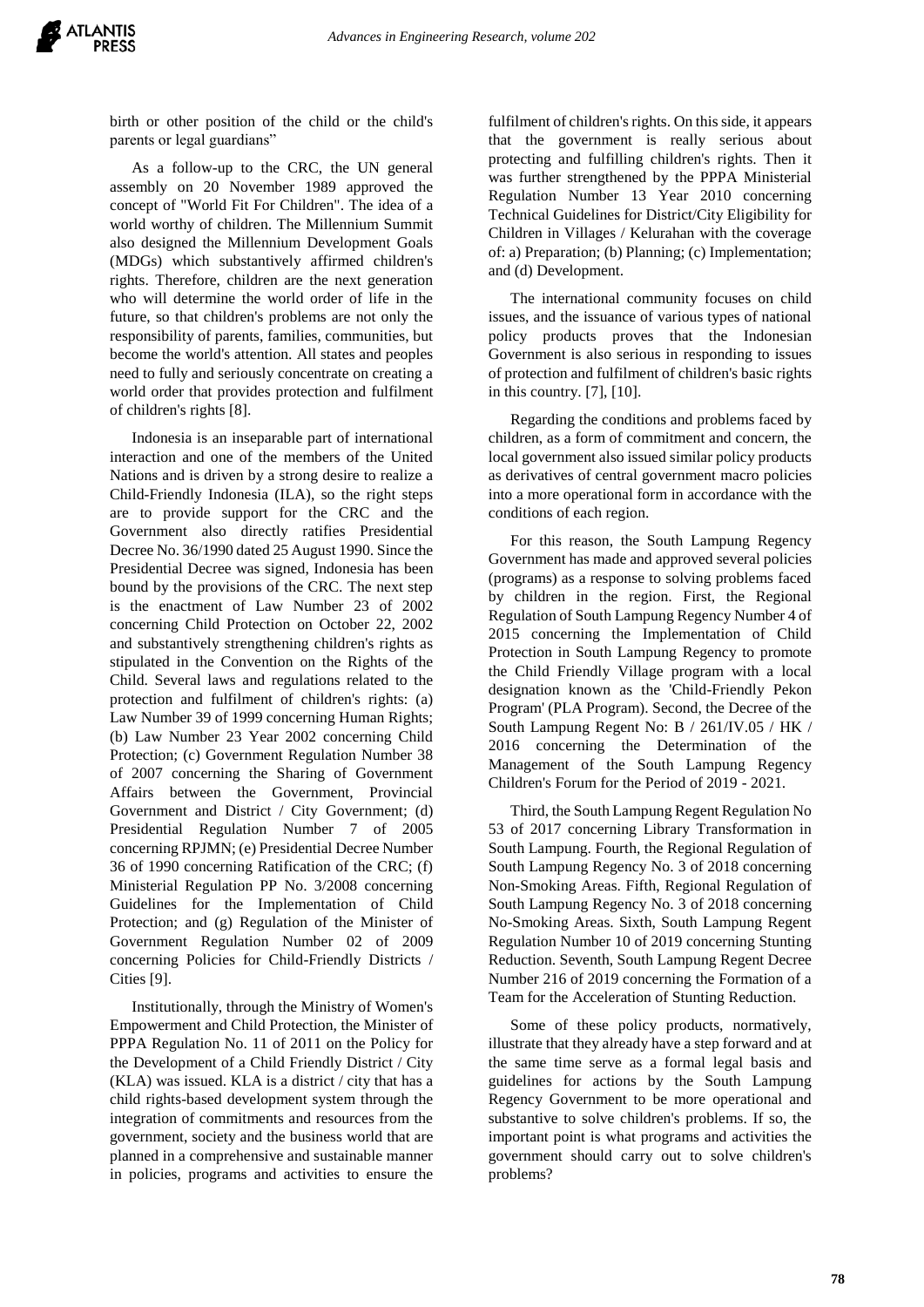Said by Wiliam Dunn in the Duadji & Tresiana version [10], [11], "To solve the problems faced, the program design and activities to be carried out must touch and go directly to the root of the problem that is the cause. Policy actors, both formatters and parties who will be involved in implementing programs and activities, must be able to find the main problems. The main problem is the source or root that causes the occurrence or root of the problem, not the symptoms that arise. Meanwhile, in dealing with problems, policy actors must carry out two (technical) steps simultaneously, namely: (a) adjusting the design of programs and activities to address the main problem known as the main program; and (b) designing programs and activities related to the handling of emergent symptoms called the sporting or affirmative program.

In line with the above explanation, policy actors and parties involved need to have a 'science and knowledge of policy'. The design of policies, programs and activities that will be carried out by the government to solve problems requires or is based on data. The problem inventory as outlined in the Problem Inventory List (DIM) must be available and upgraded at any time. This means that without the support of data, policies, programs and activities that will be carried out will be useless, like people who enter the forest aimlessly. Or like walking without a compass, you will get lost. Or like a doctor who only knows the symptoms that cause a disease without recognizing and knowing what kind of disease, then the medicine that is given will only be able to eliminate the symptoms in the patient, while the disease does not go away. [12], [13].

Random sampling of 100 children with problems shows that they come from poor families (households). Field investigations by the author team not only targeted formal data on related agencies in South Lampung Regency, but also visited several child activists and activists, namely the Mother and Child Protection Committee (KPAI) Lampung Province Representatives, NGO DAMAR, LMS LADA and members of activists and community groups who are members of the forum established by the South Lampung Regency Government, namely PATBM (Community-Based Integrated Child Protection) [14].

**Table 9.** Issue Issues of Children Receiving Assistance\*\*

| <b>Types of</b><br><b>Child Cases</b><br>handled | Number of<br><b>Cases</b><br>(Children)<br>handled | background Institution | <b>Family's</b> Companion |
|--------------------------------------------------|----------------------------------------------------|------------------------|---------------------------|
|                                                  | 14 children                                        | Poor                   | <b>KPAI</b>               |
|                                                  | (students)                                         | household              | LADA                      |

| Child       |             |                     | <b>DAMAR</b> |
|-------------|-------------|---------------------|--------------|
| sexual      |             |                     | Dinas        |
| abuse       |             |                     | <b>PPPA</b>  |
| cases       |             |                     | Lamsel       |
|             |             |                     | <b>LADA</b>  |
|             |             |                     | <b>DAMAR</b> |
| Child labor |             |                     | Dinas        |
|             | 2 children  | Poor<br>household   | <b>PPPA</b>  |
| cases       |             |                     | Lamsel       |
|             |             |                     | Disnaker     |
|             |             |                     | Lamsel       |
|             |             |                     | <b>KPAI</b>  |
| Child       |             | Poor<br>household   | LADA         |
| neglect     | 11 children |                     | <b>DAMAR</b> |
| cases       |             | Parental<br>divorce | Dinas        |
|             |             |                     | Sosial       |
| Total       | 27          |                     |              |

\*\* there is no data on the number of factual cases & the exact number of children, what has been collected is the number handled (because there were reports and asked for assistance)

So the problem of children, apart from the problems raised by the South Lampung Regency Government, there were also other problems. As seen in Table 9, the Team succeeded in gathering 27 children who experienced problems, namely:

- (a) 14 children experienced cases of sexual harassment at school by unscrupulous teachers;
- (b) 2 children affected by the problem of unpaid child labor; and (c) 11 children experienced neglect due to poverty and parental divorce. These cases and problems only come from data on the number of problems that have received assistance and have been successfully resolved. While exact data on the factual figures of children's problems based on similar incidents and other cases have not been recorded. And it is possible that there is a tendency to the iceberg phenomenon.

Furthermore, responding to a more specific case of children [15], namely the problem of child labour, from some of the results of its research in several countries and regions in Indonesia, the ILO stated that "child labour and poverty are two inseparable things, but they are related to one another.

Child labour problems have a relationship with poverty". The same thing was conveyed by Rocky R.J. Akarro and Nathan Anthon Mtweve [16] stated that poverty is the main cause of child labour. When compared to families with better economic conditions, poor households have a tendency to send their children to the labour market or involve children in their work.

Other factors that were also examined were gender, gender, head of the family, and the number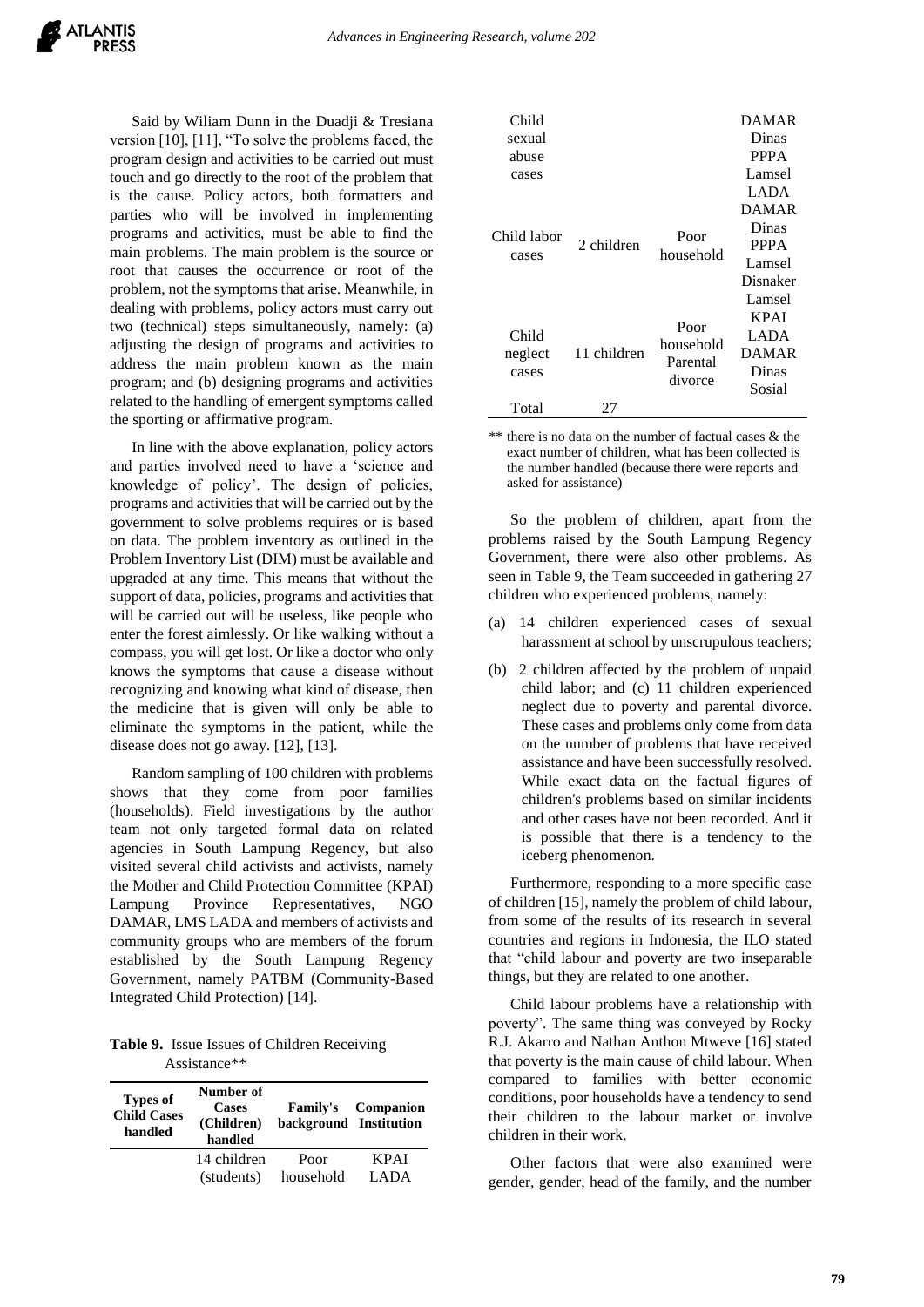

of family members which significantly influence the creation of child labour".

In 3 coastal village areas of South Lampung Regency, the results of observations and interviews with Head of Household informants who involve children in their work illustrate similar things.

#### *Interview with informant* 1

*"I work as a boat boy (the term fisherman boat worker). I have 5 children, ranging in age from 6 to 14 years. I have been working on this job since I was not married. Only graduated from elementary school from a poor family. Yes, I can only do this kind of modelling job. My children all go to school. 4 people have graduated from elementary school and helped me and my wife's work. Another one of my children is still in "SD" school at his grandmother's place and he also lives there, with my grandmother. Please understand that the names are difficult people. Me, my wife and 4 other children are busy working".*

#### *Interview with informant* 2

*"I have 3 children and all have graduated from elementary school. There is a desire to continue children's schooling, but my condition is like this, a small person like this, making the children unable to continue their schooling. I entrusted one child to my younger sibling's family in Java. My younger sibling is more capable and at least can reduce the burden and financial problems of my family. Two other children are mine, helping their mother as odd jobs. Sometimes they are called by the neighbours to be stepping stones, washing clothes scrubbers, cleaning the garden and …….*

*Anyway what people have to offer. The important thing is to get a daily wage to help with his mother's shopping costs".*

Taking into account the information from the two interviews above, there are trends that can be revealed in it. Poor households (families) perceive that conditions of poverty compel them: (a) to involve children in the child labour market, both in terms of helping the parenting profession and becoming child labour on the other side; (b) cannot facilitate further and better studies for the children's future; (c) child care for family / close relatives is a strategy or effort to reduce the burden of daily living expenses**.**

Although the information obtained from interviews with informants only represents labour (fishermen) and the agricultural sector, it is possible

that households with other professional backgrounds also occur. Furthermore, the issue of involving children into parental work or as child labourers in the labour market corresponds to [17] "child labour and poverty are siblings" inseparable "and related to one another. In some cases, child labour and poverty form links that pass on similar things to the next generation and conditions. Therefore, in addressing this problem, humanitarian activists and organizations with the concept of children declare that "child labour is a production machine for poverty and child crime". The exploitation of children into the labour market (child labour) will damage welfare and hinder children's education, development and future.

Children are the continuing resources of the world's life. This is a wise statement. If so, then it is not just the reason that children (under 18 years of age) are not able to be independent in many ways and are still very much dependent on their immediate environment, but in fact children need protection, assistance and fulfilment of their basic rights to grow. and growing. The family, community and state environment are responsible for it. Children should be free from all matters that are not directly related to their rights, namely helping their parents, earning a living and other jobs outside their own context. They are all subjects that still need freedom to explore the environment, play, learn and be creative for their future. Children are children themselves. Thus, children and their factual problems which are sometimes called the main problem are not actually a problem, but a phenomenon that appears as an impact or a product of their immediate environment.

This study points to the above explanation. In general, the data and information that have been presented illustrate that what the South Lampung Regency Government considers the 3 main problems related to the protection and fulfilment of children's basic rights (Table 4, Table 6 and Table 8), namely (a) Issues of education which is marked by the high number of children not attending school & decreasing school participation rate; (b) Health issues characterized by malnutrition which lead to the prevalence of stunting 'and (c) Labour issues characterized by involvement of children in earning family income and high rates of child labour. By referring to the concept of Duadji & Tresiana [12] which states that the immediate environment is the root of the problems faced by children, the following will describe a scheme about the cycle of household poverty and the problems faced by children, especially in South Lampung Regency.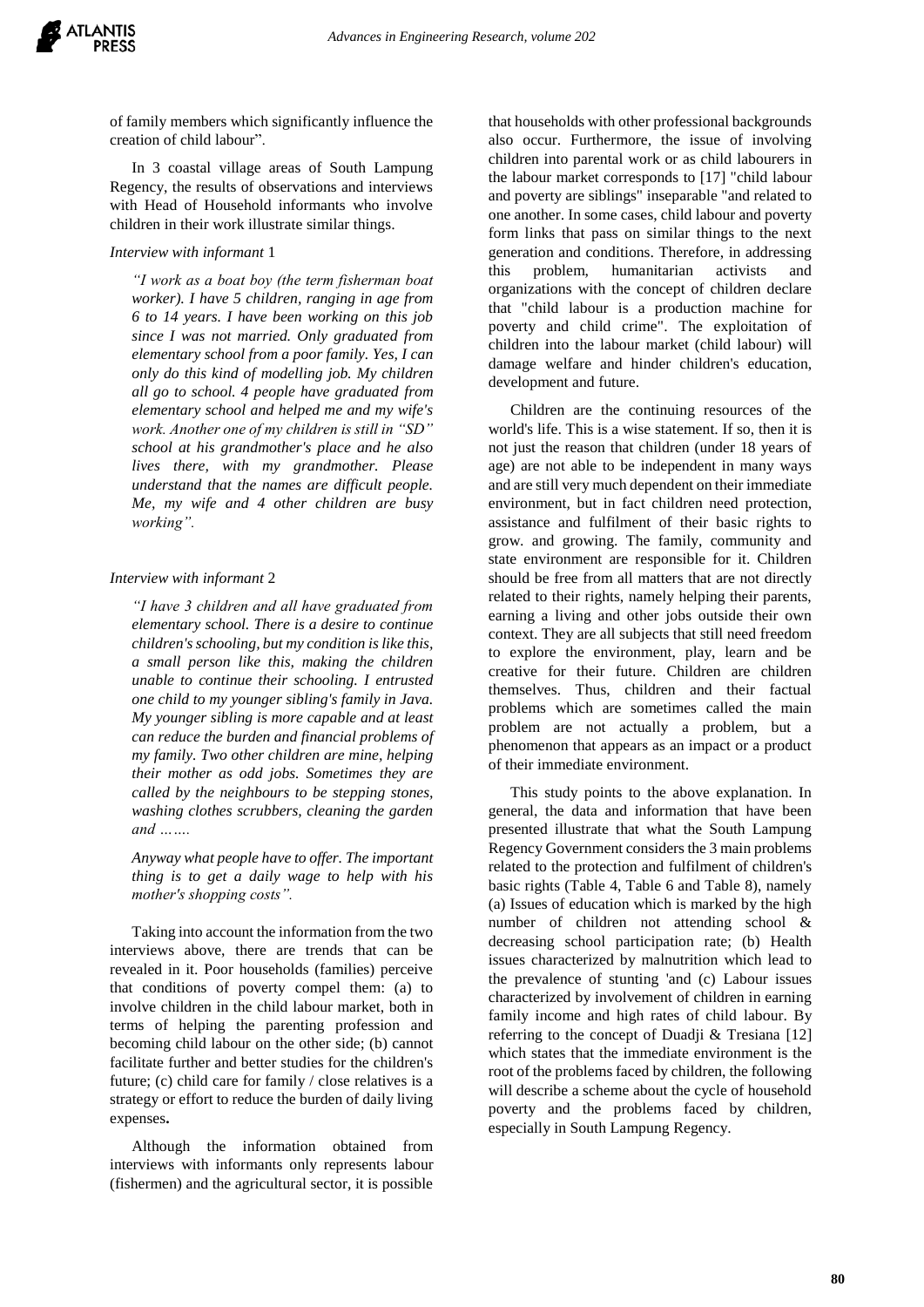

**Figure 1** Poverty Cycle & the Main Problems of Children in South Lampung Regency

Thus, to solve the problems (problems) faced by children, the South Lampung Regency Government (including policy actors and parties involved) of course needs the help of policy analysts to facilitate their work. Policy analysts have special abilities in inventorying and analysing real problems so that the design of policies, programs and activities has relevance to the root of the problem (main problems & follow-up problems) [19].

#### **Handling Child Issues**

The South Lampung Regency Government has done many things related to the handling of issues (problems) faced by children in this area. Several regulations (policies) as previously explained, have been passed. In terms of handling the protection and fulfilment of children's basic rights, the government has formed 2 direct organizational units, namely: (a) the Office of Women's Empowerment and Child Protection (PPPA), South Lampung Regency; and (b) PPPA Regional Technical Implementation Unit (UPTD).

Besides that, [19] the government views the issue of children as a shared responsibility. Handling children's issues requires joint and integrated movement of all elements. For this purpose, the government has formed an institution, namely the Community-Based Integrated Child Protection Forum (PATBM) whose members consist of elements of the government (Dinas PPPA), child activists and activists and the community (NGO) caring for children with very diverse backgrounds.

The PATBM forum, its chairperson and secretary come from members who are not from the government element, the supporting facilities for the continuity of the organization are financed by the government (both from the Regency APBD and APBN assistance from the central government). The tasks of the PATBM Forum are: (a) to collect data and analysis on child issues in the district area; (b) provide input, make considerations and propose annual programs and activities related to child issues to the PPPA Office; (c) provide counselling and education to the public regarding the protection and fulfilment of children's basic rights; (d) provide assistance and follow-up steps to child victims for problems that arise.

#### **Handling Child Education Issues**

Education is the most important thing in children's life. Education is not only intended as a need for child development, but as a determinant of the quality of the nation's human resources (state). The South Lampung Regency Government has implemented a program to meet the needs of primary and secondary education. For the cluster of children aged 4-6 years, almost every village / kelurahan (90%) already has Early Childhood Education as a means of childcare, playgrounds and arts and cultural activities. For the 6-18 year old cluster, the government implements 12 years of compulsory education. Because this is mandatory, the government is responsible for the school's operational costs, students (students) are exempt from all forms of fees. By requiring children aged 6- 18 years to take part in the 12 year compulsory education program, the hope is that all children at that age participate and complete.

In fact, until now, children's education is still an issue. There are 256,419 (72%) children who have not been able to continue their schooling (Table 2) and the low enrolment rate (APS) in the 16-18 age group (Table 3). This means that the programs run by the government have not been successful, it still leaves problems and of course there needs to be improvements.

#### **Handling Child Health Issues**

Handling children's health is carried out through the health program with the implementing organization units being the health office, the PPPA office, the UPTD PPPA and the PATBM Forum. The handling of health issues seems to focus more on cluster children aged 0-5 years and cluster children aged 6-12 years. Children in these two clusters are still at the PAUD and SD education levels, so that in addition to Posyandu and Puskesmas, kindergarten and elementary schools are used as routine monthly places for checks, provision of additional nutrition, exclusive breastfeeding and immunization. This activity was quite successful. The prevalence of malnutrition decreased to 0.6%. The trend of exclusive breastfeeding rose to 94.5%. Likewise, the trend of completeness of immunization increased to 98.1%.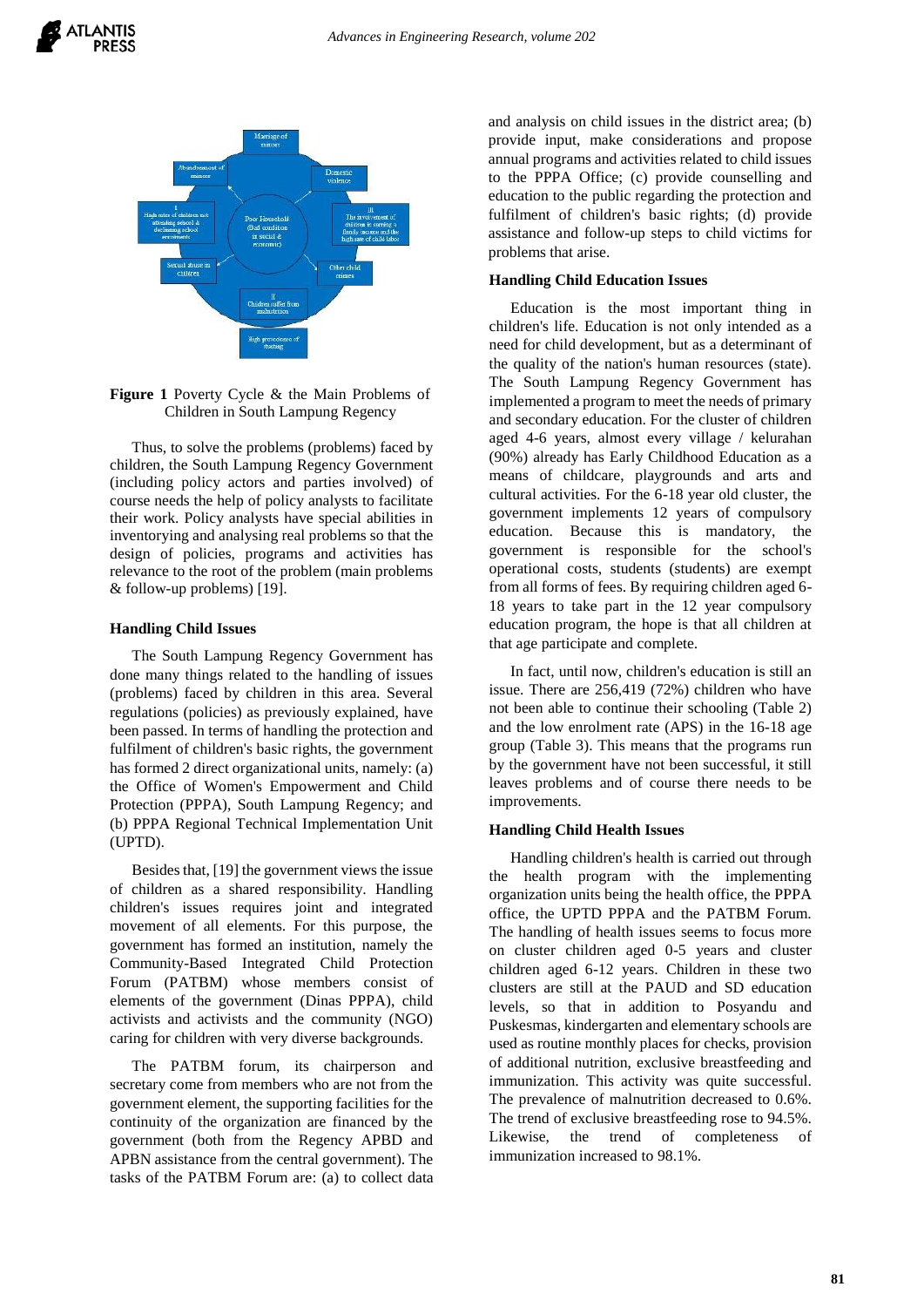Behind the success, on the other hand, there are things that need special attention from the South Lampung Regency government, namely the case of children with slow growth (stunted children). In late 2019, the prevalence of stunting in the 0-59 month age group in Lampung Province was at 31.6%, while for South Lampung Regency it was 30.3%. This means that for the issue of stunting, South Lampung is included in the category of areas with serious public health problems. For the handling of stunting, regulations have been issued, namely: (a) South Lampung Regent Regulation Number 10 of 2019 concerning Stunting Reduction; and (b) Decree of the South Lampung Regent Number 216 of 2019 concerning the Formation of a Team for the Acceleration of Stunting Reduction. The government has carried out: (a) area mapping and an inventory of stunting rates in all villages / kelurahan; (b) conduct health checks and provide additional nutritional supplements; (c) routine monitoring and health checks of stunting children; and (d) is preparing a follow-up program for handling children with stunting, including the budget. However, the stunting management programs and activities in 2019 have not achieved too many results.

#### **Addressing Child Labour Issues**

The data shows that rural communities with agricultural culture are still dominated by traditional patterns, conditions of economic difficulty are still dominant. There are 256,419 (72%) children who cannot complete the 12 year compulsory education program in South Lampung and all are involved in their parents' work. The government cannot do much to deal with cases of children's involvement in their parents' activities.

Programs and activities carried out by the government are more directed at: (a) socialization in the family environment about the importance of protecting and fulfilling children's basic rights; and (b) appeals to parents to encourage their children to join the 12 year compulsory education program. However, for the salient cases shown in Table 9, the government played an active role. For the case of 2 child labourers who were not treated properly and did not get a salary, the South Lampung Regency Government has formed an integrated team consisting of the PPPA Office, Manpower Office, Social Service, UPTD PPPA, LSM LADA, LSM DAMAR, KPAI and the PATBM Forum.

This integrated team carries out investigations and negotiations with the employer who employs the child to provide all forms of compensation including salary. Matters that have been indicated as criminal acts have been resolved legally, while the children of the victims receive psychological, health and legal assistance at the social orphanage shelter as

temporary housing. Children also receive skills and business training with life insurance from the government until they return to their parents and have a business.

Observing the problems faced by children, the condition of household problems and the programs and actions that have been taken by the government, in the future the model of protecting children's rights requires improvement in the governance system (governance). The issue of child problems does not run alone, but is mostly caused by problems in the immediate environment, especially the poverty conditions experienced by households. In connection with this condition, the function of protecting and fulfilling children's basic rights will be realized if the programs and activities carried out by the government are integrated for all sectors, between government organizational units and the private and community sectors. The real action that the government needs to take is to prepare program designs and activities to solve the causes of problems and resolve the effects of the problems. The government in designing actions requires data support and assistance as well as optimization of the policy analysts that have been available so far.

# **4. CONCLUSION AND RECOMMENDATION**

Problems that arise regarding the protection and fulfilment of children's basic rights are not a single problem that stands alone, but is more caused by problems in the immediate environment. This requires special handling with the support of all parties (government, private sector and society). On the basis of research results, recommendations that can be submitted to improve programs and activities that have been carried out by the government so far:

- The government needs data support and policy analyst assistance
- Integration and synchronization of programs and activities by across sectors and across government organizational units with the involvement of private parties and the community.
- Prepare a more comprehensive program design and activity towards solving the cause of the problem (main program) and solving the impact of the problem as a symptom (affirmative program).